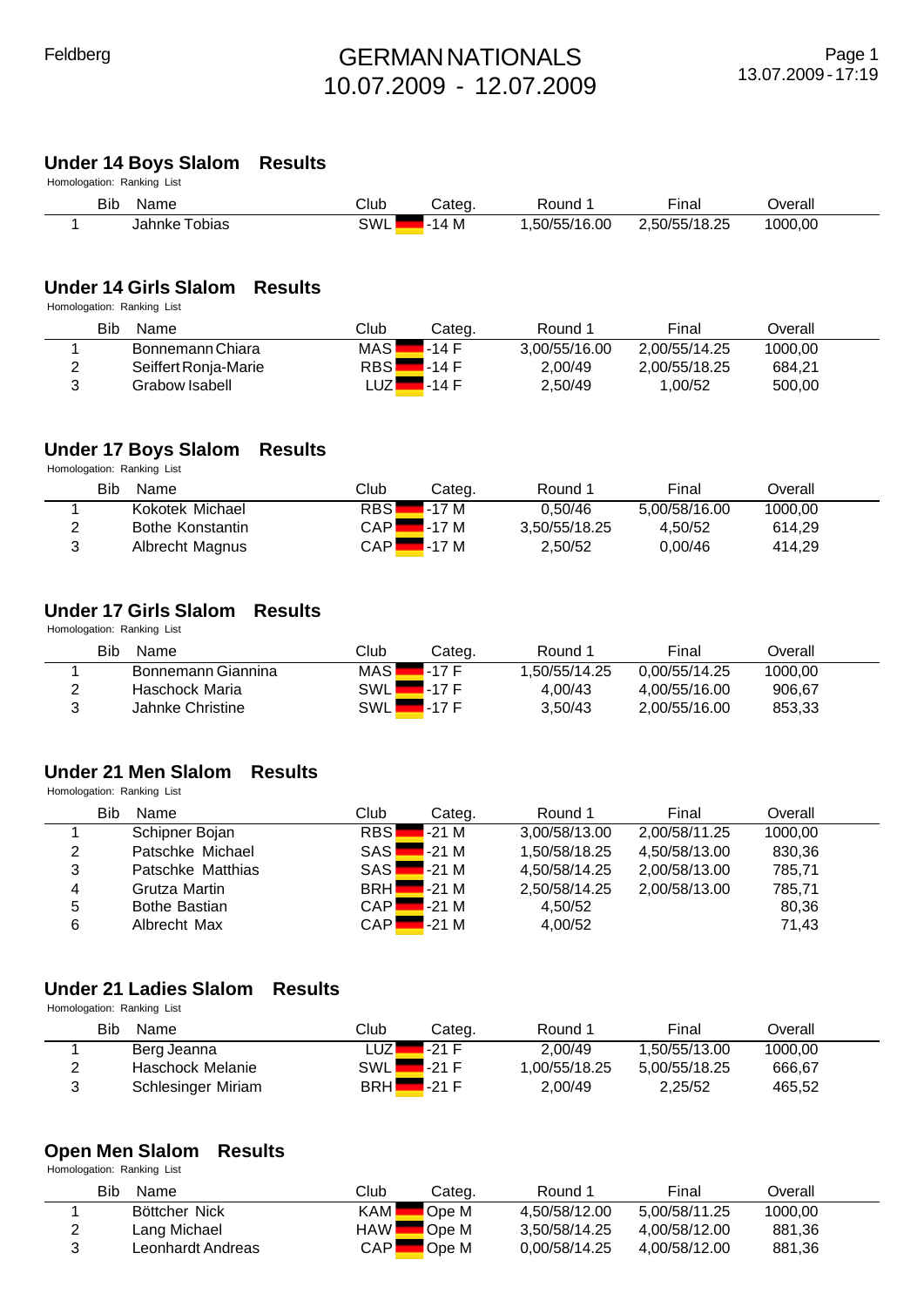Page 2 13.07.2009 - 17:19

|   | Bib<br>Name         | Club             | Categ. | Round 1       | Final         | Overall |  |
|---|---------------------|------------------|--------|---------------|---------------|---------|--|
| 4 | Goede Sebastian     | <b>RBS</b>       | Ope M  | 3,00/58/13.00 | 2,50/58/12.00 | 855,93  |  |
| 5 | Berg Kai            | LUZI             | Ope M  | 3,50/58/18.25 | 2,00/58/16.00 | 542,37  |  |
| 6 | Beier Toni          | LUZ <sup>I</sup> | Ope M  | 2,00/58/18.25 |               | 33,90   |  |
| 6 | Müller Christian    | CAPI             | Ope M  | 2,00/58/18.25 |               | 33,90   |  |
|   | Lubs-Schütze Jörgen | _UZ              | Ope M  | 1,50/58/18.25 |               | 25,42   |  |

#### **Open Ladies Slalom Results**

Homologation: Ranking List

| Bib<br>Name       | Club       | Categ. | Round 1       | Final         | Overall |  |
|-------------------|------------|--------|---------------|---------------|---------|--|
| Berg Joanna       | _UZ'       | Ope F  | 2.00/52       | 3.00/55/13.00 | 1000.00 |  |
| Volk Franka Maria | <b>HUF</b> | Ope F  | 1.50/55/18.25 | 3.00/55/14.25 | 866,67  |  |
| Hueller Julia     | CAPI       | Ope F  | 2,00/55/18.25 | 5.50/55/16.00 | 788,89  |  |

#### **Senior 1 Men Slalom Results** Homologation: Ranking List

|   | <b>Bib</b><br>Name     | Club       | Categ.       | Round 1       | Final         | Overall |  |
|---|------------------------|------------|--------------|---------------|---------------|---------|--|
|   | Schipner Thoralf       | <b>RBS</b> | Se1 M        | 2,00/55/12.00 | 2.00/55/12.00 | 1000.00 |  |
| 2 | Sprang Michael         | <b>HAW</b> | Se1 M        | 1,00/55/13.00 | 3.50/55/13.00 | 910,00  |  |
| 3 | <b>Bothe Mathias</b>   | CAPI       | <b>Se1 M</b> | 2,00/55/14.25 | 2.00/55/13.00 | 880,00  |  |
| 4 | Gummelt Heiko          | HUFI       | Se1 M        | 3.50/52       | 4.00/55/14.25 | 800,00  |  |
| 5 | Scherer Phillip        | CAPI       | <b>Se1 M</b> | 3,50/52       | 2.00/52       | 70,00   |  |
| 6 | <b>Reinhardt Frank</b> | <b>HUF</b> | <b>Se1 M</b> | 1,50/52       |               | 30,00   |  |

#### **Senior 1 Ladies Slalom Results**

Homologation: Ranking List

| <b>Bib</b> | Name                                 | $\mathsf{C}$ lub | ∵ateα. | Round       | $- \cdot$<br>·ına. | )verall |
|------------|--------------------------------------|------------------|--------|-------------|--------------------|---------|
|            | <br>Claudia<br>∟angrock <sup>r</sup> | <b>HUF</b>       | دە؟    | ,00/43<br>4 | .50/55/16.00       | 1000,00 |

#### **Senior 2 Men Slalom Results**

Homologation: Ranking List

|   | <b>Bib</b><br>Name   | Club       | Categ.                               | Round 1       | Final         | Overall |  |
|---|----------------------|------------|--------------------------------------|---------------|---------------|---------|--|
|   | <b>Bothe Andreas</b> | CAPI       | <b>Se2 M</b>                         | 0.00/55/13.00 | 2.00/55/12.00 | 1000.00 |  |
| 2 | Kuhnt Günther        | <b>BRH</b> | Se <sub>2</sub> M                    | 0,00/55/16.00 | 2,00/55/13.00 | 880,00  |  |
| 3 | Kapfelsberger Rainer | <b>HAW</b> | $\mathsf{I}\mathsf{Se2}\ \mathsf{M}$ | 4.00/46       | 2.00/55/14.25 | 760.00  |  |
| 4 | Zrihen Alain         | CAPI       | <b>Se2</b> M                         | 2,00/46       | 3.00/52       | 420,00  |  |
| 5 | Berg Frank           | LUZI       | <b>Se2</b> M                         | 4.50/46       | 5.50/46       | 110,00  |  |
| 6 | Zeuner Hubert        | <b>MAS</b> | $\mathsf{I}\mathsf{Se2}\ \mathsf{M}$ | 1,00/46       |               | 20,00   |  |

#### **Senior 2 Ladies Slalom Results**

Homologation: Ranking List

| <b>Bib</b> | Name                   | Club       | じateg       | Round  | - -<br>∙ınaı  | )verall |
|------------|------------------------|------------|-------------|--------|---------------|---------|
|            | Böpple-Filbig<br>Petra | <b>KAR</b> | <b>Se2F</b> | ,50/40 | 1.25/55/18.25 | 1000,00 |

#### **Senior 3 Men Slalom Results**

|   | Bib<br>Name     | Club       | Categ.       | Round 1       | Final         | Overall |  |
|---|-----------------|------------|--------------|---------------|---------------|---------|--|
|   | Hueller Heiko   | CAPI       | <b>Se3</b> M | 5.50/55/18.25 | 1.50/55/13.00 | 1000.00 |  |
|   | Koehler Theodor | <b>ROT</b> | <b>Se3</b> M | 3.00/46       | 4.25/55/16.00 | 787,36  |  |
| ີ | Pernull Adolf   | <b>BER</b> | <b>Se3</b> M | 2.50/55/18.25 | 0.50/55/16.00 | 701.15  |  |
|   | Klages Günther  | <b>BRH</b> | <b>Se3</b> M | 2.50/46       | 2,00/55/18.25 | 597,70  |  |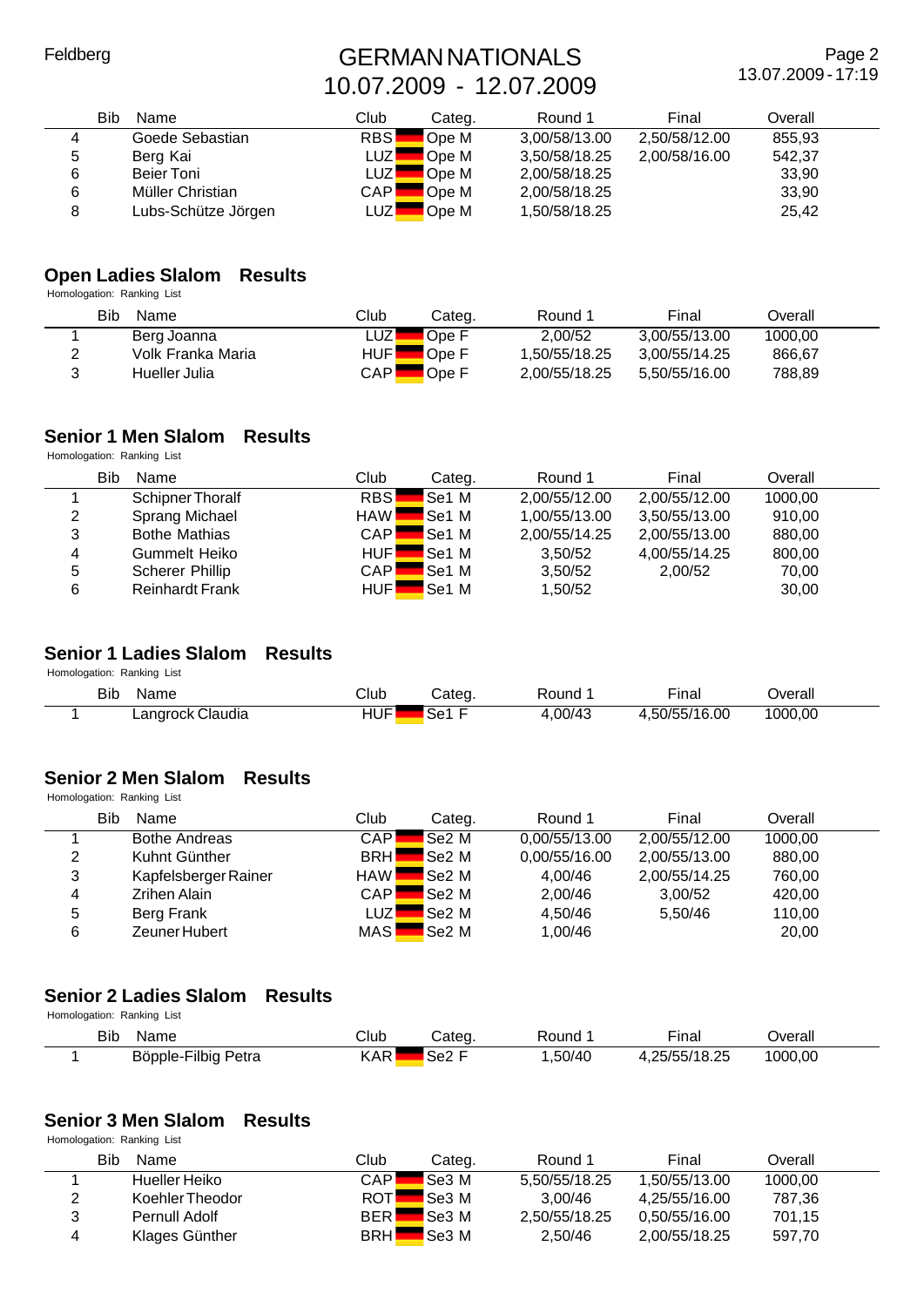Page 3 13.07.2009 - 17:19

| <b>Bib</b><br>Name | Club       | $n_{\rm max}$ | Round | $- \cdot$<br>∙ınal | Jverall          |  |
|--------------------|------------|---------------|-------|--------------------|------------------|--|
| Drechsler Dieter   | <b>BRH</b> | -M<br>.SH.    | 50/46 | $\cap$<br>∕ال      | ,95<br>Ω1<br>- - |  |

#### **Senior 3 Ladies Slalom Results**

Homologation: Ranking List

| <b>Bib</b> | Name                 | Club | Cateq.        | ≀ounc   | $- \cdot$<br>⊦ınal | ∪eral   |
|------------|----------------------|------|---------------|---------|--------------------|---------|
|            | Gabriele<br>Hueller' | CAP  | $\sim$<br>∋eJ | 3,00/52 | ,00/55/18.25       | 1000.00 |

# **Under 14 Boys Tricks Results**

Homologation: Ranking List

| Bib | Name          | Club             | Categ. | Round | Final | <b>Dverall</b> |  |
|-----|---------------|------------------|--------|-------|-------|----------------|--|
|     | Jahnke Tobias | SWL              | $-14M$ | 2330  | 1810  | 1000,00        |  |
| -   | Stoffel John  | HUF <sup>1</sup> | 14 M   | 500   | 410   | 214,59         |  |

## **Under 14 Girls Tricks Results**

Homologation: Ranking List

| <b>Bib</b><br><b>Name</b> | Club         | Categ. | Round | Final | Dverall |  |
|---------------------------|--------------|--------|-------|-------|---------|--|
| Bonnemann Chiara          | <b>MAS</b>   | 7-14 F | 2830  | 2930  | 1000.00 |  |
| Grabow Isabell            | _UZ <i>▼</i> | ∡-14 F | 1710  | 2160  | 737.20  |  |
| Seiffert Ronia-Marie      | RBSI         | .-14 F | 1210  | 1500  | 511,95  |  |

## **Under 17 Boys Tricks Results**

Homologation: Ranking List

|        | Bib<br>Name      | Club | Categ. | Round | Final | Overall |  |
|--------|------------------|------|--------|-------|-------|---------|--|
|        | Bothe Konstantin | CAP. | 7 M    | 2900  | 3220  | 1000,00 |  |
| r<br>- | Kokotek Michael  | RBSI | '7 M   | 450   | 1260  | 450,31  |  |

## **Under 17 Girls Tricks Results**

Homologation: Ranking List

|   | Bib<br>Name        | Club | Cateɑ. | Round | Final | Dverall |  |
|---|--------------------|------|--------|-------|-------|---------|--|
|   | Bonnemann Giannina | MAS  | . 17 F | 4740  | 4550  | 1000.00 |  |
|   | Haschock Maria     | SWL  | . 17 F | 3170  | 3120  | 668,78  |  |
| ັ | Jahnke Christine   | SWL  |        | 3030  | 2690  | 639,24  |  |

## **Under 21 Men Tricks Results**

Homologation: Ranking List

|   | Bib<br>Name          | Club       | Categ. | Round 1 | Final | Overall |  |
|---|----------------------|------------|--------|---------|-------|---------|--|
|   | Schipner Bojan       | <b>RBS</b> | $-21M$ | 4530    | 5300  | 1000.00 |  |
| 2 | Grutza Martin        | <b>BRH</b> | $-21M$ | 2760    | 3500  | 660,38  |  |
| 3 | Patschke Michael     | <b>SAS</b> | $-21M$ | 2770    | 2770  | 522.64  |  |
| 4 | Patschke Matthias    | <b>SAS</b> | $-21M$ | 2580    | 2400  | 486,79  |  |
| 5 | <b>Bothe Bastian</b> | <b>CAP</b> | $-21M$ | 2110    |       | 398,11  |  |
| 6 | Albrecht Max         | CAPI       | $-21M$ | 1000    |       | 188,68  |  |

## **Under 21 Ladies Tricks Results**

|                    | <b>Bib</b><br>Name | Club         | Cateɑ.  | Round | Final | Dverall |  |
|--------------------|--------------------|--------------|---------|-------|-------|---------|--|
|                    | Berg Jeanna        | _UZ <i>L</i> | -21 F   | 960   | 3530  | 1000.00 |  |
| $\sim$<br><u>.</u> | Haschock Melanie   | SWL∎         | $-21$ F | 2780  | 3160  | 895,18  |  |
| ⌒<br>J             | Schlesinger Miriam | <b>BRH</b>   | $-21$ F | 490   | 490   | 138,81  |  |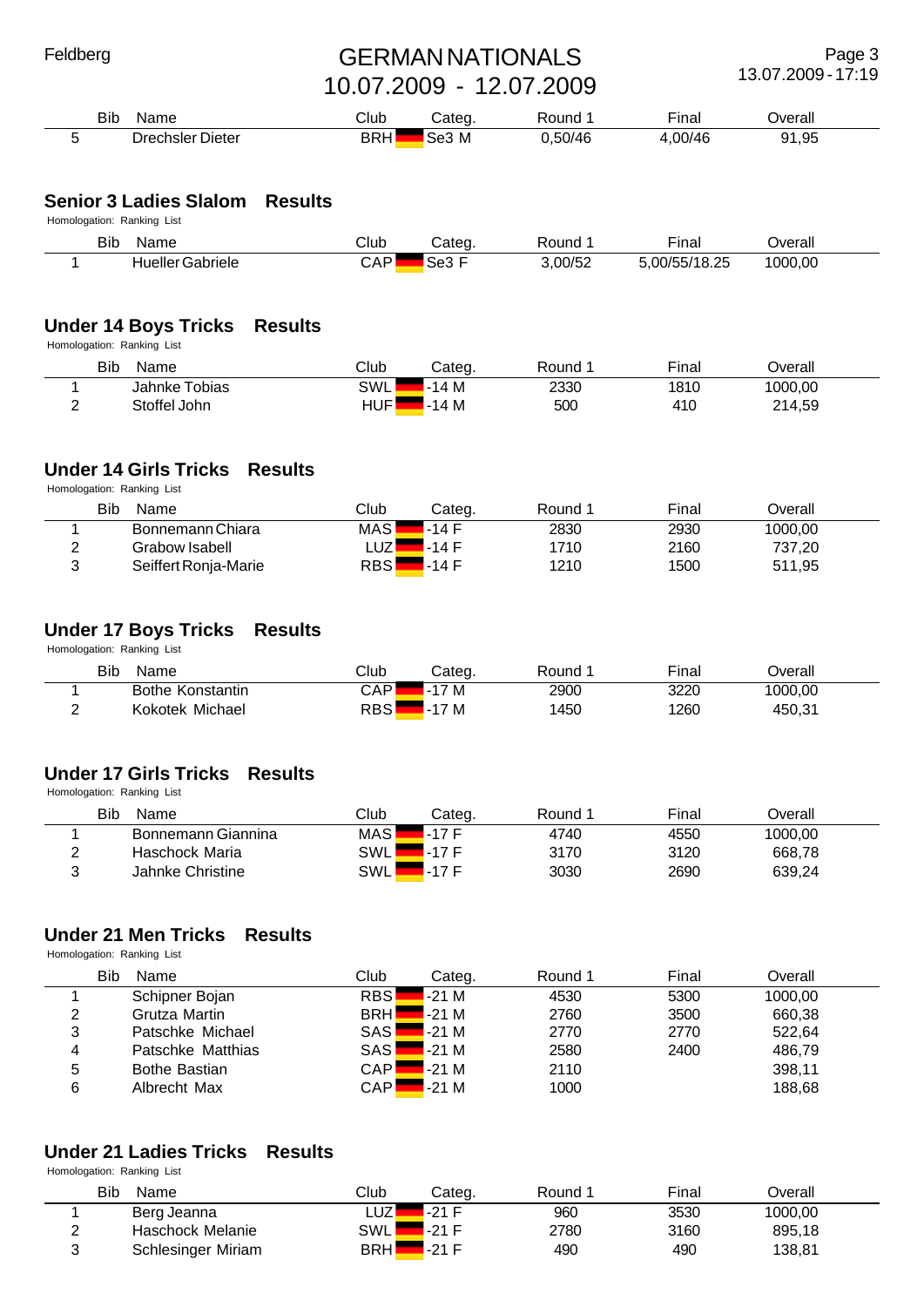## **Open Men Tricks Results**

|   | Homologation: Ranking List |            |        |         |       |         |  |
|---|----------------------------|------------|--------|---------|-------|---------|--|
|   | <b>Bib</b><br>Name         | Club       | Categ. | Round 1 | Final | Overall |  |
|   | Leonhardt Andreas          | <b>CAP</b> | Ope M  | 5900    | 4950  | 1000.00 |  |
| 2 | Goede Sebastian            | <b>RBS</b> | Ope M  | 5040    | 3960  | 854.24  |  |
| 3 | Böttcher Nick              | <b>KAM</b> | Ope M  | 3860    | 3370  | 654.24  |  |
| 4 | Berg Kai                   | <b>LUZ</b> | Ope M  | 2660    | 2270  | 450,85  |  |
| 5 | Lubs-Schütze Jörgen        | <b>LUZ</b> | Ope M  | 1200    | 1880  | 318.64  |  |
| 6 | Müller Christian           | CAPI       | Ope M  | 760     |       | 128,81  |  |

#### **Open Ladies Tricks Results**

Homologation: Ranking List

|        | Bib<br>Name       | Club                | Categ. | Round | Final | Overall |  |
|--------|-------------------|---------------------|--------|-------|-------|---------|--|
|        | Volk Franka Maria | HUFI                | Ope F  | 4180  | 4980  | 1000.00 |  |
| ∸      | Berg Joanna       | LUZ'                | Ope F  | 3290  | 3360  | 674.70  |  |
| ⌒<br>J | Hueller Julia     | $\mathsf{CAP}\vert$ | Ope F  | 2730  | 2680  | 548.19  |  |

#### **Senior 1 Men Tricks Results**

Homologation: Ranking List

|   | <b>Bib</b><br>Name     | Club       | Categ.       | Round 1 | Final | Overall |  |
|---|------------------------|------------|--------------|---------|-------|---------|--|
|   | Schipner Thoralf       | <b>RBS</b> | Se1 M        | 2900    | 3060  | 1000.00 |  |
| 2 | <b>Bothe Mathias</b>   | CAPI       | Se1 M        | 1190    | 2040  | 666,67  |  |
| 3 | <b>Gummelt Heiko</b>   | <b>HUF</b> | <b>Se1 M</b> | 1650    | 1360  | 539.22  |  |
| 4 | <b>Reinhardt Frank</b> | HUF        | <b>Se1 M</b> | 320     | 250   | 104.58  |  |
| 5 | Scherer Phillip        | CAPI       | Se1 M        | 700     |       | 228,76  |  |

#### **Senior 1 Ladies Tricks Results** Homologation: Ranking List

| <b>Bib</b><br>Name | Club | ∵ateo          | Round | $-1$<br>∙inal | <b>Dverall</b> |  |
|--------------------|------|----------------|-------|---------------|----------------|--|
| Langrock Claudia   | HUF' | $\sim$<br>∡Se1 | 3220  | 3120          | 1000,00        |  |

#### **Senior 2 Men Tricks Results**

Homologation: Ranking List

|   | Bib<br>Name          | Club       | Categ.            | Round 1 | Final | Overall |  |
|---|----------------------|------------|-------------------|---------|-------|---------|--|
|   | <b>Bothe Andreas</b> | CAPI       | <b>Se2 M</b>      | 3550    | 3110  | 1000.00 |  |
| 2 | Kapfelsberger Rainer | <b>HAW</b> | <b>Se2</b> M      | 2240    | 2400  | 676,06  |  |
| 3 | Berg Frank           | ∟∪zl       | <b>Se2 M</b>      | 1430    | 2090  | 588,73  |  |
| 4 | <b>Zrihen Alain</b>  | CAPI       | <b>Se2 M</b>      | 340     | 610   | 171,83  |  |
| 5 | Kuhnt Günther        | <b>BRH</b> | Se <sub>2</sub> M | 200     |       | 56,34   |  |

#### **Senior 2 Ladies Tricks Results** Homologation: Ranking List

|          | Bib<br>Name         | Club | Categ             | Round | Fina⊩ | <b>Dverall</b> |  |
|----------|---------------------|------|-------------------|-------|-------|----------------|--|
|          | Böpple-Filbig Petra | KAR  | Se <sub>2</sub> F | 1680  | 2450  | 1000,00        |  |
| <u>_</u> | Stange Sabine       | ∟UZ' | Se <sub>2</sub>   | 1950  | 1970  | 804,08         |  |

#### **Senior 3 Men Tricks Results**

| `\al<br>___<br>.<br>$\sim$ | Bib | me | Club |  | . .<br>unc | ınal | werall<br>erall |
|----------------------------|-----|----|------|--|------------|------|-----------------|
|----------------------------|-----|----|------|--|------------|------|-----------------|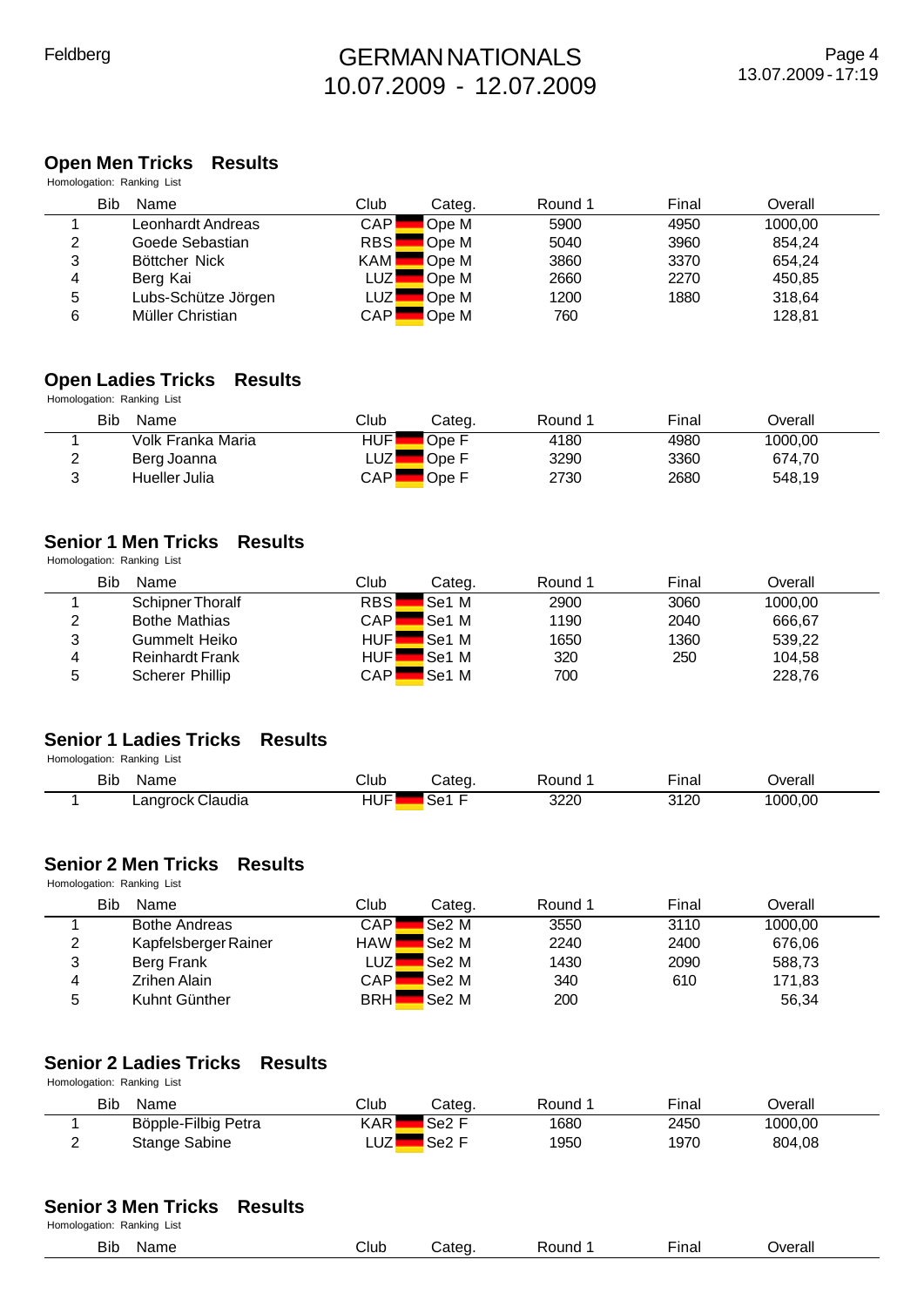Page 5 13.07.2009 - 17:19

|        | Bib<br>Name   | Club       | Categ. | Round | Final | Dverall |  |
|--------|---------------|------------|--------|-------|-------|---------|--|
|        | Eckert Klaus  | <b>HUF</b> | Se3 M  | 780   | 2270  | 1000,00 |  |
| _      | Hueller Heiko | <b>CAP</b> | Se3 M  | 1670  | 1820  | 801,76  |  |
| $\sim$ | Pernull Adolf | <b>BER</b> | Se3 M  | 1040  | 970   | 458,15  |  |

#### **Senior 3 Ladies Tricks Results**

| Homologation: Ranking List |                         |      |        |       |              |         |
|----------------------------|-------------------------|------|--------|-------|--------------|---------|
| Bib                        | Name                    | Club | Categ. | Round | $-$<br>⊢ınal | Jverall |
|                            | <b>Hueller Gabriele</b> | CAP  | Se3    | 1130  | 2130         | 1000,00 |

#### **Under 14 Boys Jump Results**

Homologation: Ranking List

| Bib | Name          | Club | Categ. | Round | Final | ⊃verall |
|-----|---------------|------|--------|-------|-------|---------|
|     | Jahnke Tobias | SWL  | $-14M$ | 19,2m | 21.6m | 1000.00 |
| -   | Stoffel John  | HUF  | $-14M$ | 13,0m | 0,0m  |         |

## **Under 14 Girls Jump Results**

Homologation: Ranking List

| Bib<br>$\sim$ | Name                 | Club     | Cateq. | ound: | $- \cdot$<br>∙ınal | Jverall<br>___ |
|---------------|----------------------|----------|--------|-------|--------------------|----------------|
|               | nemann Chiara<br>Bor | ⌒<br>MAS | 14     | 7,8m. | า เว<br>411.       | 1000.00        |

#### **Under 17 Boys Jump Results**

Homologation: Ranking List

|          | Bib<br>Name             | Club       | Categ. | Round 1 | Final | Overall |  |
|----------|-------------------------|------------|--------|---------|-------|---------|--|
|          | Kokotek Michael         | <b>RBS</b> | l-17 M | 40.9m   | 40.0m | 1000.00 |  |
| <u>_</u> | <b>Bothe Konstantin</b> | CAPI       | -17 M  | 30.3m   | 28,6m | 492,82  |  |
| າ<br>ບ   | Albrecht Magnus         | CAPI       | $-17M$ | 20.3m   |       | 14,35   |  |

#### **Under 17 Girls Jump Results** Homologation: Ranking List

|   | Bib<br>Name        | Club       | Categ. | Round | Final | ⊃verall |  |
|---|--------------------|------------|--------|-------|-------|---------|--|
|   | Bonnemann Giannina | <b>MAS</b> | $-17F$ | 31.3m | 31.9m | 1000,00 |  |
|   | Haschock Maria     | SWLI       | ∡-17 F | 19.3m | 19.6m | 349,21  |  |
| ◠ | Jahnke Christine   | SWLI       | $-17F$ | 16.9m | 16,6m | 206,35  |  |

#### **Under 21 Men Jump Results**

Homologation: Ranking List

|   | <b>Bib</b><br>Name   | Club       | Categ. | Round 1 | Final             | Overall |  |
|---|----------------------|------------|--------|---------|-------------------|---------|--|
|   | Schipner Bojan       | RBS        | $-21M$ | 45.9m   | 52.1m             | 1000.00 |  |
| 2 | Grutza Martin        | <b>BRH</b> | $-21M$ | 41.4m   | 42.5m             | 645,76  |  |
| 3 | Patschke Michael     | <b>SAS</b> | $-21M$ | 40.2m   | 40.2 <sub>m</sub> | 560,89  |  |
| 4 | Patschke Matthias    | <b>SAS</b> | $-21M$ | 28.1m   | 36.3m             | 416,97  |  |
| 5 | <b>Bothe Bastian</b> | <b>CAP</b> | $-21M$ | 29,3m   |                   | 158,67  |  |
| 6 | Albrecht Max         | <b>CAP</b> | $-21M$ | 26,7m   |                   | 62,73   |  |

#### **Under 21 Ladies Jump Results**

| <b>Bib</b><br>Name | Club        | Categ.               | Round | Final                | Dverall |  |
|--------------------|-------------|----------------------|-------|----------------------|---------|--|
| Berg Jeanna        | ו לו<br>LUZ | $\Omega$<br><u>.</u> | 38,8m | 36,5m                | 1000,00 |  |
| Haschock Melanie   | SWL         | $\Omega$<br><u>.</u> | 23,3m | 25<br>1 <sub>m</sub> | 371,56  |  |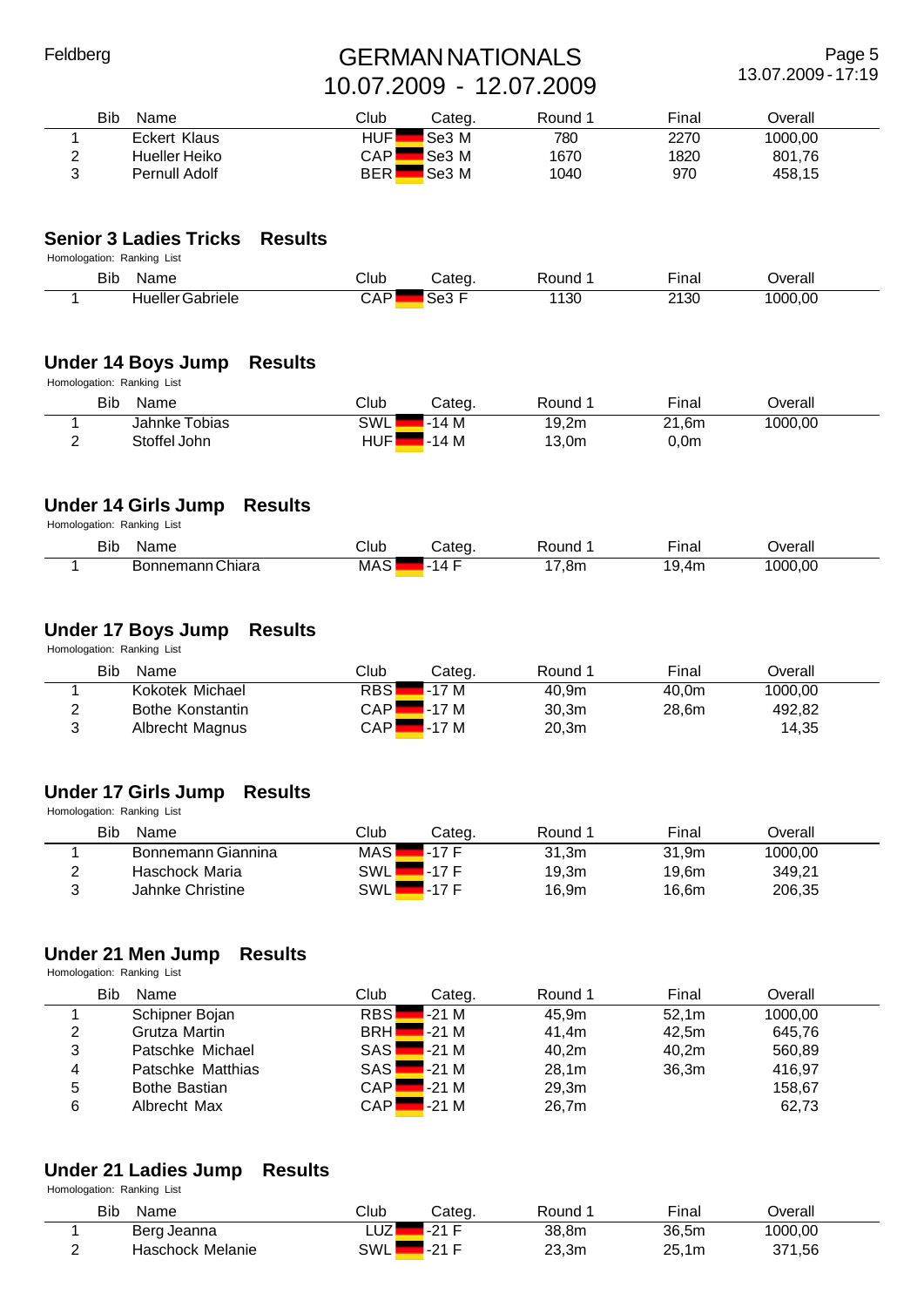Page 6 13.07.2009 - 17:19

| Bib | Name                           | $\mathsf{Sub}$ | ∶ateα    | Round | - -<br><b>Inai</b> | )∨erall |  |
|-----|--------------------------------|----------------|----------|-------|--------------------|---------|--|
|     | Miriam<br>unlesinger<br>$\sim$ | <b>BRH</b>     | $\Omega$ | ,0m   |                    |         |  |

#### **Open Men Jump Results**

Homologation: Ranking List

|   | Bib<br>Name       | Club       | Categ. | Round 1 | Final | Overall |  |
|---|-------------------|------------|--------|---------|-------|---------|--|
|   | Böttcher Nick     | <b>KAM</b> | Ope M  | 55,5m   | 53.9m | 1000.00 |  |
| 2 | Leonhardt Andreas | <b>CAP</b> | Ope M  | 51.0m   | 49.2m | 852.46  |  |
| 3 | Goede Sebastian   | <b>RBS</b> | Ope M  | 44.4m   | 46.4m | 701.64  |  |
| 4 | Müller Christian  | <b>CAP</b> | Ope M  | 39.4m   | 41.5m | 540,98  |  |

#### **Open Ladies Jump Results**

Homologation: Ranking List

|   | Bib<br>Name       | Club | Categ. | Round 1           | Final | Overall |  |
|---|-------------------|------|--------|-------------------|-------|---------|--|
|   | Berg Joanna       | _UZ' | Ope F  | 30.9 <sub>m</sub> | 31.8m | 1000,00 |  |
| ົ | Volk Franka Maria | HUFl | Ope F  | 24.7m             | 24.5m | 520.27  |  |
| ົ | Hueller Julia     | CAPI | Ope F  | 16,3m             | 16,8m |         |  |

#### **Senior 1 Men Jump Results**

Homologation: Ranking List

|        | Bib<br>Name            | Club       | Categ.       | Round 1 | Final | Overall |  |
|--------|------------------------|------------|--------------|---------|-------|---------|--|
|        | Schipner Thoralf       | <b>RBS</b> | Se1 M        | 48.6m   | 51.4m | 1000.00 |  |
| っ<br>∼ | Gummelt Heiko          | HUFI       | <b>Se1 M</b> | 45,0m   | 47.0m | 859.87  |  |
| 3      | <b>Reinhardt Frank</b> | HUF        | <b>Se1 M</b> | 40.0m   | 41.1m | 671,97  |  |
| 4      | <b>Bothe Mathias</b>   | CAPI       | <b>Se1 M</b> | 37,3m   | 35.3m | 550,96  |  |

#### **Senior 1 Ladies Jump Results**

#### **Senior 2 Men Jump Results**

Homologation: Ranking List

|   | Bib<br>Name          | Club       | Categ.            | Round | Final | Dverall |  |
|---|----------------------|------------|-------------------|-------|-------|---------|--|
|   | <b>Bothe Andreas</b> | CAPI       | Se <sub>2</sub> M | 37,3m | 37.3m | 1000.00 |  |
|   | Kuhnt Günther        | <b>BRH</b> | Se <sub>2</sub> M | 11,9m | 13.4m |         |  |
| ◠ | Zrihen Alain         | CAPI       | Se2 M             | 12,0m |       |         |  |

#### **Senior 2 Ladies Jump Results**

#### **Senior 3 Men Jump Results**

| Homologation: Ranking List |               |            |               |       |                   |         |  |  |  |  |  |
|----------------------------|---------------|------------|---------------|-------|-------------------|---------|--|--|--|--|--|
| Bib                        | Name          | Club       | Categ.        | Round | Final             | Dverall |  |  |  |  |  |
|                            | Hueller Heiko | CAPI       | Se3 M         | 34,2m | 34.4m             | 1000,00 |  |  |  |  |  |
| c                          | Pernull Adolf | <b>BER</b> | $\sf l$ Se3 M | 13,0m | 12.8 <sub>m</sub> |         |  |  |  |  |  |

#### **Senior 3 Ladies Jump Results** Homologation: Ranking List

| <b>THOMPOGATION</b> : <b>Reditting</b> List |      |      |       |       |              |         |
|---------------------------------------------|------|------|-------|-------|--------------|---------|
| Bib                                         | Name | Club | ;ateα | Round | - -<br>∹ınal | Jverall |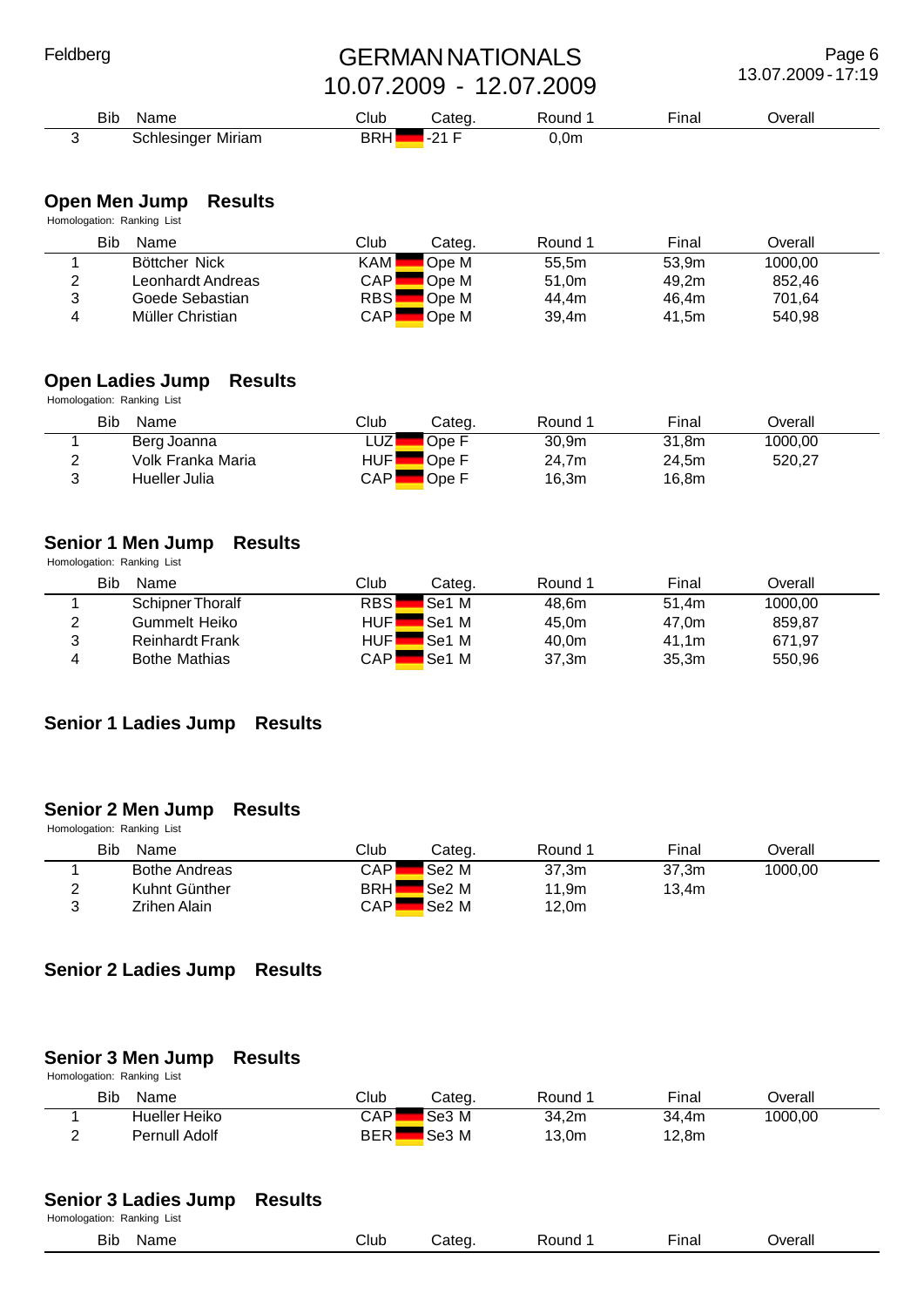Page 7 13.07.2009 - 17:19

| Name<br>Bit         | Club | .ateq         | ≀ound            | --<br><b>Inal</b> | )verall |  |
|---------------------|------|---------------|------------------|-------------------|---------|--|
| Gabriele<br>Hueller | CAP  | -<br>∽<br>Se3 | ຳ<br>9,3m<br>ı u | 19,0m             | 1000,00 |  |

## **Under 14 Boys Overall Results**

| <b>Bib</b> | Name             | Club | Categ | Slalom  | $r$ ricks | Jump    | Overall |
|------------|------------------|------|-------|---------|-----------|---------|---------|
|            | Tobias<br>Jahnke | SWL  | M     | 1000,00 | 1000,00   | 1000.00 | 3000.00 |

#### **Under 14 Girls Overall Results**

| Bit | Name             | Club       | شateα   | Slalom | <sup>.</sup> ricks | Jump    | <b>T</b> |
|-----|------------------|------------|---------|--------|--------------------|---------|----------|
|     | Bonnemann Chiara | <b>MAS</b> | -<br>14 | 000.00 | 1000.00            | 1000.00 | 3000,00  |

#### **Under 17 Boys Overall Results**

| Bib<br>Name             | Club  | Categ. | Slalom  | $\intercal$ ricks | Jump    | Jverall |
|-------------------------|-------|--------|---------|-------------------|---------|---------|
| Kokotek Michael         | RBS I | $-17M$ | 1000.00 | 450.31            | 1000.00 | 2450.31 |
| <b>Bothe Konstantin</b> | CAP   | $-17M$ | 614.29  | 1000.00           | 492.82  | 2107.11 |

#### **Under 17 Girls Overall Results**

|   | Bib<br>Name        | Club       | Categ. | Slalom  | Tricks  | Jump    | Overall |
|---|--------------------|------------|--------|---------|---------|---------|---------|
|   | Bonnemann Giannina | MAS ⊾      | -17 F  | 1000.00 | 1000.00 | 1000.00 | 3000.00 |
| っ | Haschock Maria     | <b>SWL</b> | .-17 F | 906.67  | 668.78  | 349.21  | 1924.66 |
| 2 | Jahnke Christine   | SWL I      | $-17F$ | 853.33  | 639.24  | 206.35  | 1698.92 |

#### **Under 21 Men Overall Results**

|   | Bib<br>Name       | Club       | Categ. | Slalom  | Tricks  | Jump    | Overall |
|---|-------------------|------------|--------|---------|---------|---------|---------|
|   | Schipner Bojan    | <b>RBS</b> | $-21M$ | 1000.00 | 1000.00 | 1000.00 | 3000.00 |
| 2 | Grutza Martin     | BRH        | $-21M$ | 785.71  | 660.38  | 645.76  | 2091.85 |
| 3 | Patschke Michael  | SAS        | $-21M$ | 830,36  | 522.64  | 560.89  | 1913.89 |
| 4 | Patschke Matthias | SAS        | $-21M$ | 785.71  | 486.79  | 416.97  | 1689.47 |
| 5 | Bothe Bastian     | CAP        | $-21M$ | 80,36   | 398.11  | 158,67  | 637,14  |
| 6 | Albrecht Max      | CAP.       | $-21M$ | 71.43   | 188.68  | 62,73   | 322.84  |

#### **Under 21 Ladies Overall Results**

| <b>Bib</b><br>Name | Club | Categ.             | Slalom  | $\tau$ ricks | Jump    | Dverall |
|--------------------|------|--------------------|---------|--------------|---------|---------|
| Berg Jeanna        | LUZ  | -21 F              | 1000.00 | 1000.00      | 1000.00 | 3000.00 |
| Haschock Melanie   | SWL  | <sub>1</sub> -21 F | 666,67  | 895,18       | 371.56  | 1933.41 |

# **Open Men Overall Results**

|   | Bib<br>Name       | Club         | Categ. | Slalom  | $\mathsf{^{T}$ ricks | Jump    | Overall |
|---|-------------------|--------------|--------|---------|----------------------|---------|---------|
|   | Leonhardt Andreas | CAP.         | Ope M  | 881.36  | 1000.00              | 852.46  | 2733.82 |
|   | Böttcher Nick     | KAM          | Ope M  | 1000.00 | 654.24               | 1000.00 | 2654.24 |
| າ | Goede Sebastian   | RBS <b>N</b> | Ope M  | 855.93  | 854.24               | 701.64  | 2411.81 |
|   | Müller Christian  | CAP.         | Ope M  | 33.90   | 128.81               | 540.98  | 703.69  |